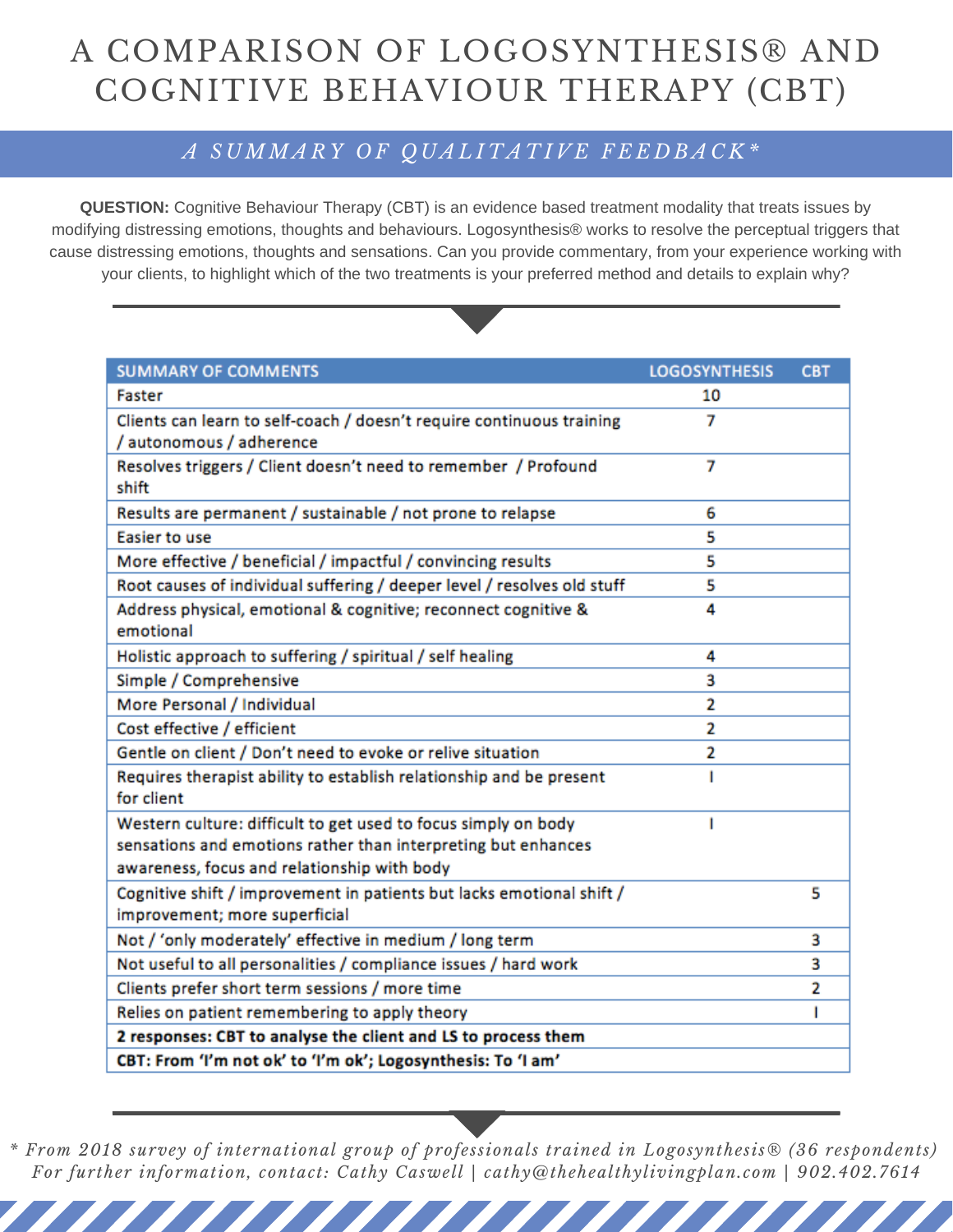## VERBATIM COMMENTS:

1. I believe, from my experience, that Logosynthesis is more comprehensive than CBT, because it addresses physical symptoms and emotions as well as cognitive behaviours. Logosynthesis offers a simple holistic approach to suffering.

2. Logosynthesis is my preferred choice as I find it more efficient and clients love how quick it works and that they can do it easily at home once they have experienced it

3. CBT can be highly effective to make a cognitive shift/improvement in patients but they often do not have an associated emotional shift/improvement -sometimes it happens after repeated thought records but the Logosynthesis results in much faster change

4. CBT only moderately effective in medium and long term, Logosynthesis results are permanent, it is much faster, you don't have to evoke the whole difficult situation nor to relive it, an indication of it will suffice, it is easy, the client can learn to self-coach and become autonomous. All much harder with CBT

5. Logosynthesis because it helps to re-connect the disconnect between cognitive and body response. When the brain is telling you one thing and your body feels another. It also focuses on the person as a whole.

6. Logosynthesis, since it is much faster, more sustainable and easier to use.

7. CBT is not useful to all personality types & this affects compliance. Logo synthesis is acceptable to most clients but depends on the therapists ability to establish a relationship & to be capable of being present to client enough to determine where the energy is bound. Both benefit from a therapists commitment to their own personal development & grounding. I prefer Logosynthesis as it is more personal & that suits my approach. Neither method stands alone for long term change & improved lifestyle

8. I preferred using Logosynthesis rather than CBT because Logosynthesis easy to used and faster than CBT 9. I choose Logosynthesis because it is more effective and fast. CBT take more time and clients often prefer short term sessions.

10. Logosynthesis resolve old stuff and then behaviour changes. It is, in my opinion, more effective on the long term. Besides that Logosynthesis make room for the uniqueness of a client.

11. Logosynthesis is easier to use and leads to thoughts, another consciousness, of a deeper level, easy to discover after saying the sentences. CBT leads you from 'I'm not okay' to 'I'm okay'; LS leads you to 'I am'. 12. Logosynthesis. Have had CBT training and it is all UK healthcare offer patients. It does not work long term as it relies on the patient/client remembering to apply the theory. Logosynthesis doesn't rely on the client remembering or even knowing what the identifier of a trigger is, but neutralizes the trigger anyway. It would be more beneficial to the NHS than any of the other modalities available.

13. I actually use both. I use CBT to analyze clients and use Logosynthesis to process them.

14. The question of the similarities and differences between CBT and Logosynthesis occupied me a lot as a cognitive behavioral therapist in my Logosynthesis training. Here is a short input: Cognitive behavioral therapy is embedded in the learning theories and cognitive sciences of psychology. The theoretical rationale of Logosynthesis, on the other hand, is based on an eclectic-integrative approach with an energy-psychological orientation. What both approaches have in common is that the identification and processing of cognitions, in the narrower sense above all expectations, convictions and beliefs, play a central role. In the CBT, the intervention aims at the content level, with the basic idea of uncovering so-called cognitive distortions and logical errors of thought and replacing them with more functional content. The work is carried out by means of Socratic dialogue, i.e. disputation of dysfunctional cognitions. The development requires cognitive insight and the practice of new thought patterns. In the LS, fantasies, memories, beliefs and desires are processed primarily, but not directly on the level of content, but rather as energetic structures. Through the activation and processing of triggers as energetic structures, the decoupling of triggers and frozen reaction patterns succeeds. The cognitive re-evaluation is therefore not part of the method in the LS, but the result or effect of the application of the specific sentences in the intervention. Apart from the theoretical and methodological differences, the impact and sustainability in my experience diverge significantly. Logosynthesis often leads in a very short time to a clear, subjectively perceptible, immediate and lasting change. Cognitive unstructuring requires time, guidance, repetition and is usually not spared from setbacks on the path of re-learning. For me personally, the combination of approaches in psychotherapeutic practice represents a clear added value.

,,,,,,,,,,,,,,,,,,,,,,,,,,